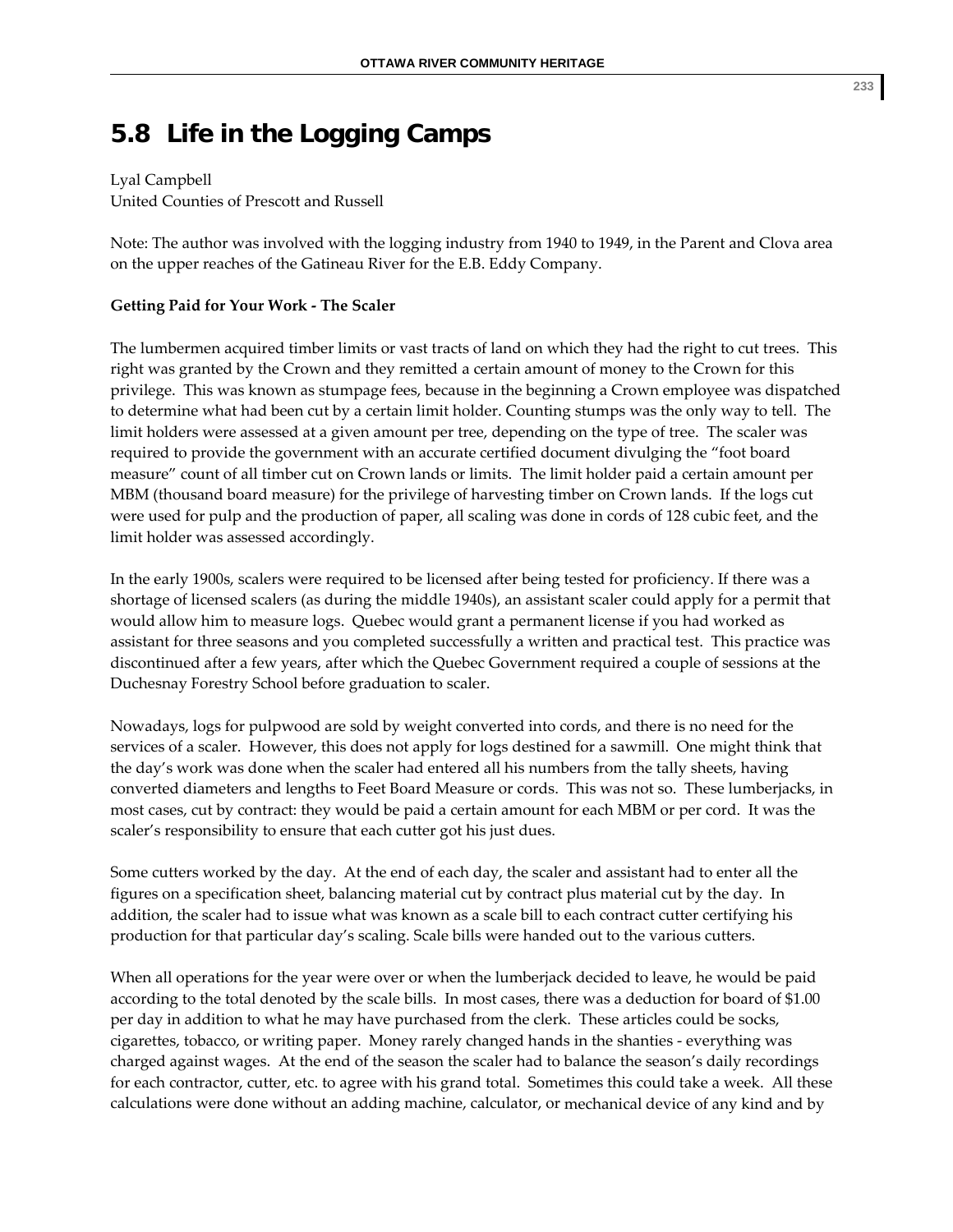the light of a coal oil lamp or a Coleman lantern. The specification sheet consisted of the original plus three copies in 4H pencil. In cases where mistakes were made, a lot of erasing was accompanied by some very nice language.

There was also a check scaler and assistant who would appear unannounced and would re-measure what a scaler had done, to ensure that the process was impartial and not awarding too much to any individual contractor or cutter. Even with this second verification, the Provincial Government usually sent their own employee to check on all of these people. Failure in any of these inspections meant a loss of scaling license on Crown Lands.

The original and three copies of the specification sheets were distributed as follows: the original went to the Pulp and Paper Company, the first copy to the contractor, the second copy to the Provincial Government, and the third copy remained in the scaler's file. The scaler was never the most popular person in camp as every lumberjack, cutter, and hewer was a scaler in his own right. Most of the time their figures were way above that of the licensed scaler, and in their minds they were always being robbed.

## **The Camp Set‐Up**

Camps were set up beside a lake or a creek and consisted of a cluster of buildings composed of a men's camp, cookery, stable and an office where the contractor, foreman and clerk resided. A small blacksmith shop was also a necessity. In the first half of the  $19<sup>th</sup>$  century, the men's camp and cookery were combined in a low log building. Beds lining the walls were made of saplings lashed together and covered with spruce, pine, and balsam boughs arranged in as comfortable fashion as the lumberman could design, and covered with a blanket.

The cooking area was in the centre of the building and would be in a square of around six feet covered with six inches of sand over the floor - if there was a floor. The sand was held in place by small logs with rocks here and there to complement the fire in the centre. All the cooking would take place in and around the fire. Clothing hung to dry around the fire. Directly above the fire in the centre of the roof was a hole to allow the smoke to escape. All buildings were made of logs and except for mornings and nights, all men and animals ate outdoors except, of course, the cook. In the beginning the boss would also be the clerk and sometimes the scaler. The first men's camp cookeries were called caboose shanties and were mostly used by the hewers of square timber.

Eventually wood stoves came into the kitchens, sleep camps and all other buildings. Camp stoves were what we would call box stoves, and the kitchen or cookery stove had a flat top and six or eight lids. A seven-inch diameter stove pipe usually ran through the gable end of the building – there were no conventional chimneys. The cookstove had a large metal ring on each corner allowing it to be carried by four men if necessary.

The old "bull beds" were later replaced with double decker metal beds in the men's camp and each man was given a tick that he could fill with hay from the stable instead of spruce and pine boughs. The ticks were eventually replaced by a thin mattress and three blankets.